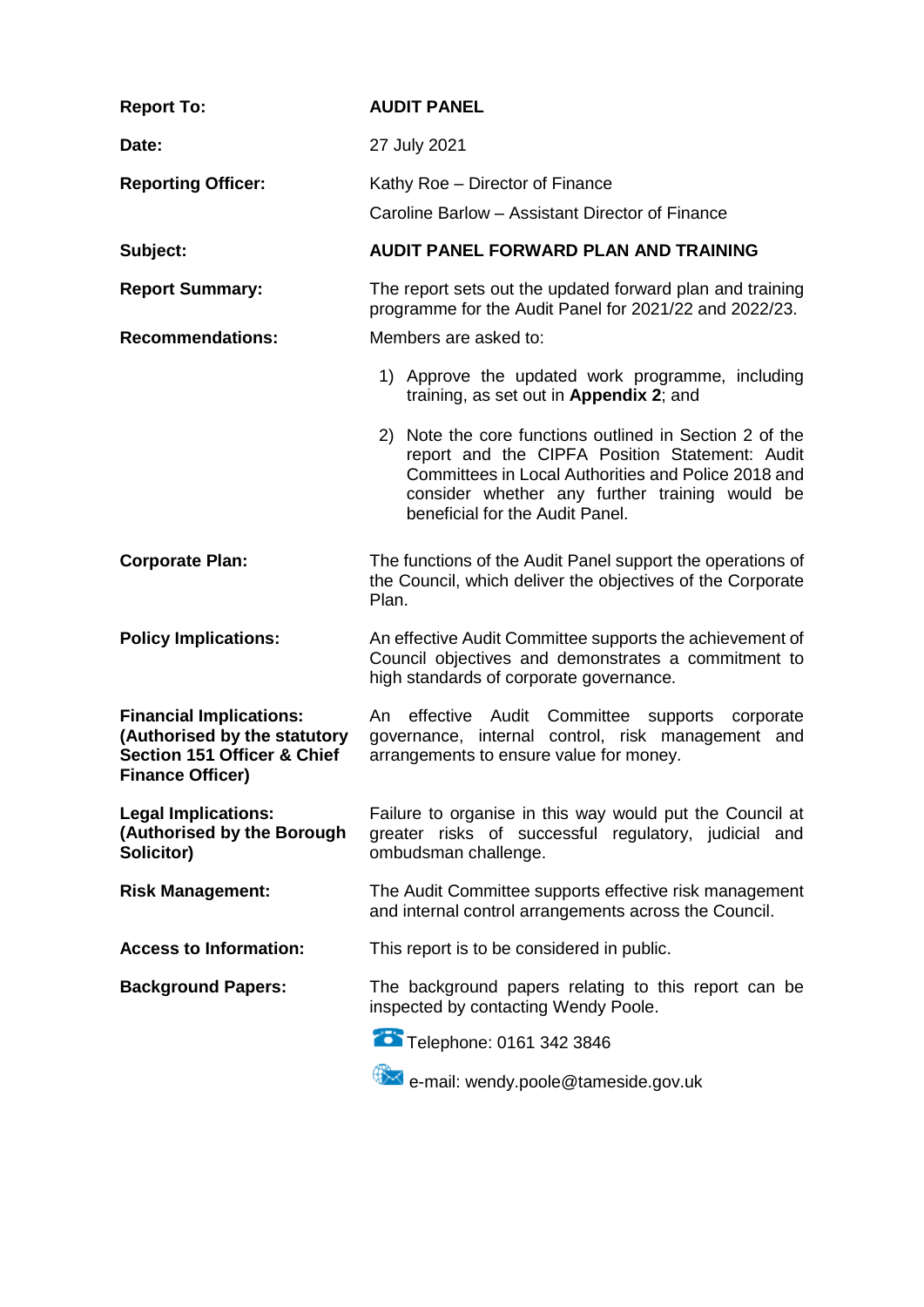## **1. BACKGROUND**

- 1.1 The Audit Panel is the Committee of Tameside Council that undertakes the role of the Audit Committee. The terms of reference for the Audit Panel are listed in **Appendix 1**.
- 1.2 The purpose of an audit committee is to provide to those charged with governance independent assurance on the adequacy of the risk management framework, the internal control environment and the integrity of the financial reporting and governance processes. By overseeing both internal and external audit it makes an important contribution to ensuring that effective assurance arrangements are in place.
- 1.3 The Audit Panel is a key component of the Council's governance framework. Its function is to provide an independent and high-level resource to support good governance and strong public financial management.

## **2. ROLE OF THE AUDIT COMMITTEE**

- The Chartered Institute of Public Finance and Accountancy (CIPFA) Position Statement on the role of the Audit Committee in Local Authorities sets out the core functions of the Audit Committee, as follows:
	- To be satisfied that the authority's assurance statements, including the annual governance statement, properly reflect the risk environment and any actions required to improve it, and demonstrate how governance supports the achievement of the authority's objectives;
	- In relation to the authority's internal audit functions:
		- oversee its independence, objectivity, performance and professionalism
		- support the effectiveness of the internal audit process
		- promote the effective use of internal audit within the assurance framework;
	- Consider the effectiveness of the authority's risk management arrangements and the control environment, reviewing the risk profile of the organisation and assurances that action is being taken on risk-related issues, including partnerships and collaborations with other organisations;
	- Monitor the effectiveness of the control environment, including arrangements for ensuring value for money, supporting standards and ethics and for managing the authority's exposure to the risks of fraud and corruption;
	- Consider the reports and recommendations of external audit and inspection agencies and their implications for governance, risk management or control;
	- Support effective relationships between external audit and internal audit, inspection agencies and other relevant bodies, and encourage the active promotion of the value of the audit process; and
	- Review the financial statements, external auditor's opinion and reports to members, and monitor management action in response to the issues raised by external audit.

## **3. FORWARD PLAN**

To assist the Audit Panel with delivering its terms of reference, officers have prepared the updated work plan for 2021/22 and 2022/23. The work plan outlined in **Appendix 2** sets out the areas that should be considered by the Audit Panel and identifies proposed training for the coming year. Members of the panel are asked to consider whether any additional items or training are required, with reference to the core functions listed above and the [CIPFA Position](https://www.cipfa.org/services/support-for-audit-committees)  [Statement: Audit Committees in Local Authorities and Police 2018.](https://www.cipfa.org/services/support-for-audit-committees)

## **4. RECOMMENDATIONS**

4.1 As set out on the front of the report.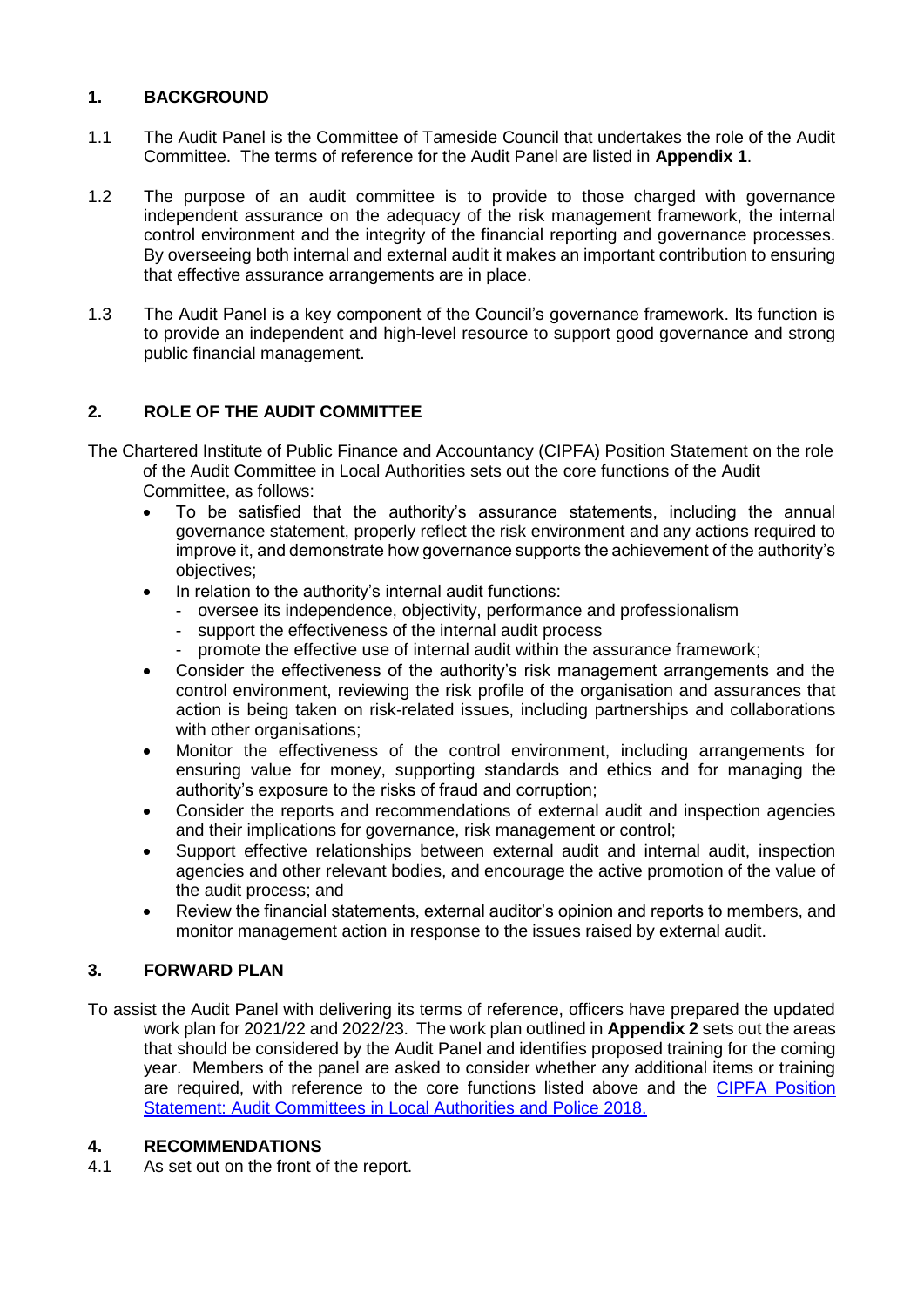# Audit Panel Terms of Reference (Approved by Full Council May 2019) **APPENDIX 1**

### **Role**

To provide independent assurance of the adequacy of the risk management framework and the associated control environment, independent scrutiny of the authority's financial and non-financial performance to the extent that it affects the authority's exposure to risk and weakens the control environment and to oversee the financial reporting process.

To undertake the functions of an Audit Committee in accordance with the CIPFA Statement on Audit Committees in Local Authorities.

The Panel shall comprise a membership of 8 Members and is subject to the rules of political balance. The Panel shall be chaired by the Chair of the Overview Panel.

## **Terms of Reference**

- 1. To overview the arrangements for internal control (both financial and nonfinancial).
- 2. Consider the Annual Audit Letter from our External Auditors.
- 3. Approve (but not direct) both external and internal audit's strategy, annual plans and monitor performance.
- 4. Review summary internal audit reports and the main issues arising and seek assurance that management action has been taken where necessary.
- 5. Receive the annual report and Head of Internal Audit opinion on the Council's corporate governance, risk management and internal control arrangements.
- 6. Consider the reports of other regulators and inspectors.
- 7. Consider the effectiveness of the authority's risk management arrangements, the control environment and associated anti-fraud and anticorruption arrangements. Seek assurances that action is being taken on risk related issues identified by auditors and inspectors.
- 8. Be satisfied that the authority's assurance statements, including the Annual Governance Statement, properly reflect the risk environment and any actions required to improve it.
- 9. To review existing and proposed arrangements, recommend changes and receive assurance that the systems of corporate governance are operating effectively and in accordance with best practice.
- 10. Review and approval of the annual Statement of Accounts, including the Annual Governance Statement and related matters. Approval of accounting policies and consideration of whether there are any concerns arising from the financial statements or external audit that need to be brought to the attention of the Council.
- 11. Receive and consider the external auditor's report and opinion on the financial statements.
- 12. Monitor action taken in response to any matters raised in the external auditor's report.
- 13. Monitor action taken in response to any matters raised in the Annual Governance Statement.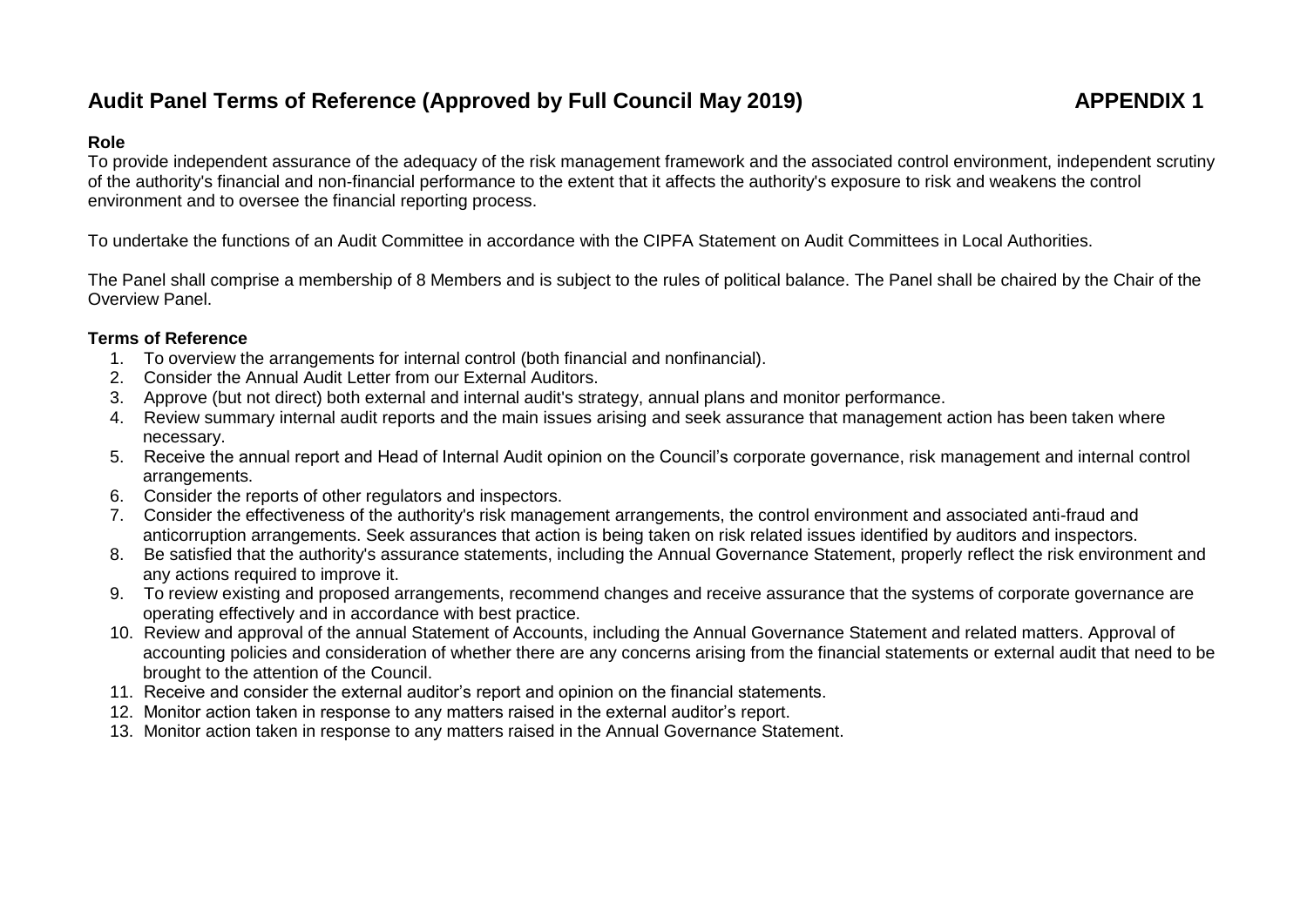## PROPOSED WORKPLAN AND TRAINING FOR AUDIT PANEL **APPENDIX 2**

| <b>July 2021</b>                                                                                | September 2021                                                | November 2021                                      | <b>March 2022</b>                                                              | <b>June 2022</b>                                                                                      | <b>July 2022</b>                                                        |  |  |
|-------------------------------------------------------------------------------------------------|---------------------------------------------------------------|----------------------------------------------------|--------------------------------------------------------------------------------|-------------------------------------------------------------------------------------------------------|-------------------------------------------------------------------------|--|--|
| <b>Financial Reporting and Accounts</b>                                                         |                                                               |                                                    |                                                                                |                                                                                                       |                                                                         |  |  |
| <b>Draft Statement of</b><br>Accounts 2020/21                                                   | <b>Audited Statement of</b><br>Accounts 2020/21<br>(Approval) |                                                    | <b>Accounting Policies</b><br>and Critical<br>Judgements                       | <b>Draft Statement of</b><br>Accounts 2021/22                                                         | <b>Audited Statement of</b><br>Accounts 2021/22<br>(Approval)           |  |  |
| <b>Outturn Finance</b><br>Reports                                                               | Month 3 Finance<br>Reports                                    | Month 6 Finance<br>Reports                         | Month 10 Finance<br>Reports                                                    |                                                                                                       | <b>Outturn Finance</b><br>Reports                                       |  |  |
| <b>Treasury Outturn</b><br>Report                                                               |                                                               | <b>Treasury Mid-Year</b><br>review                 | <b>Treasury Strategy</b>                                                       |                                                                                                       | <b>Treasury Outturn</b><br>Report                                       |  |  |
| <b>Internal Audit</b>                                                                           |                                                               |                                                    |                                                                                |                                                                                                       |                                                                         |  |  |
| <b>Internal Audit</b><br>Progress Report Q1                                                     |                                                               | <b>Internal Audit Progress</b><br><b>Report Q2</b> | <b>Internal Audit</b><br>Progress Report Q3                                    |                                                                                                       | <b>Internal Audit</b><br>Progress Report Q1                             |  |  |
| <b>Internal Audit Annual</b><br>Report and Head of<br>Internal Audit Opinion<br>2020/21         |                                                               |                                                    | <b>Risk Management</b><br>and Audit Services<br><b>Planned Work</b><br>2022/23 | <b>Internal Audit Annual</b><br>Report and Head of<br><b>Internal Audit</b><br><b>Opinion 2021/22</b> |                                                                         |  |  |
| <b>Review of Internal</b><br>Audit 2020/21                                                      |                                                               |                                                    |                                                                                | Review of Internal<br>Audit 2021/22                                                                   |                                                                         |  |  |
| <b>External Audit</b><br><b>Assurance Letters</b><br>from Management and<br><b>TCWG 2020/21</b> |                                                               |                                                    |                                                                                | <b>External Audit</b><br><b>Assurance Letters</b><br>from Management<br>and TCWG 2021/22              |                                                                         |  |  |
|                                                                                                 |                                                               |                                                    |                                                                                |                                                                                                       | <b>National Fraud</b><br>Initiative (NFI) 2020<br><b>Summary Report</b> |  |  |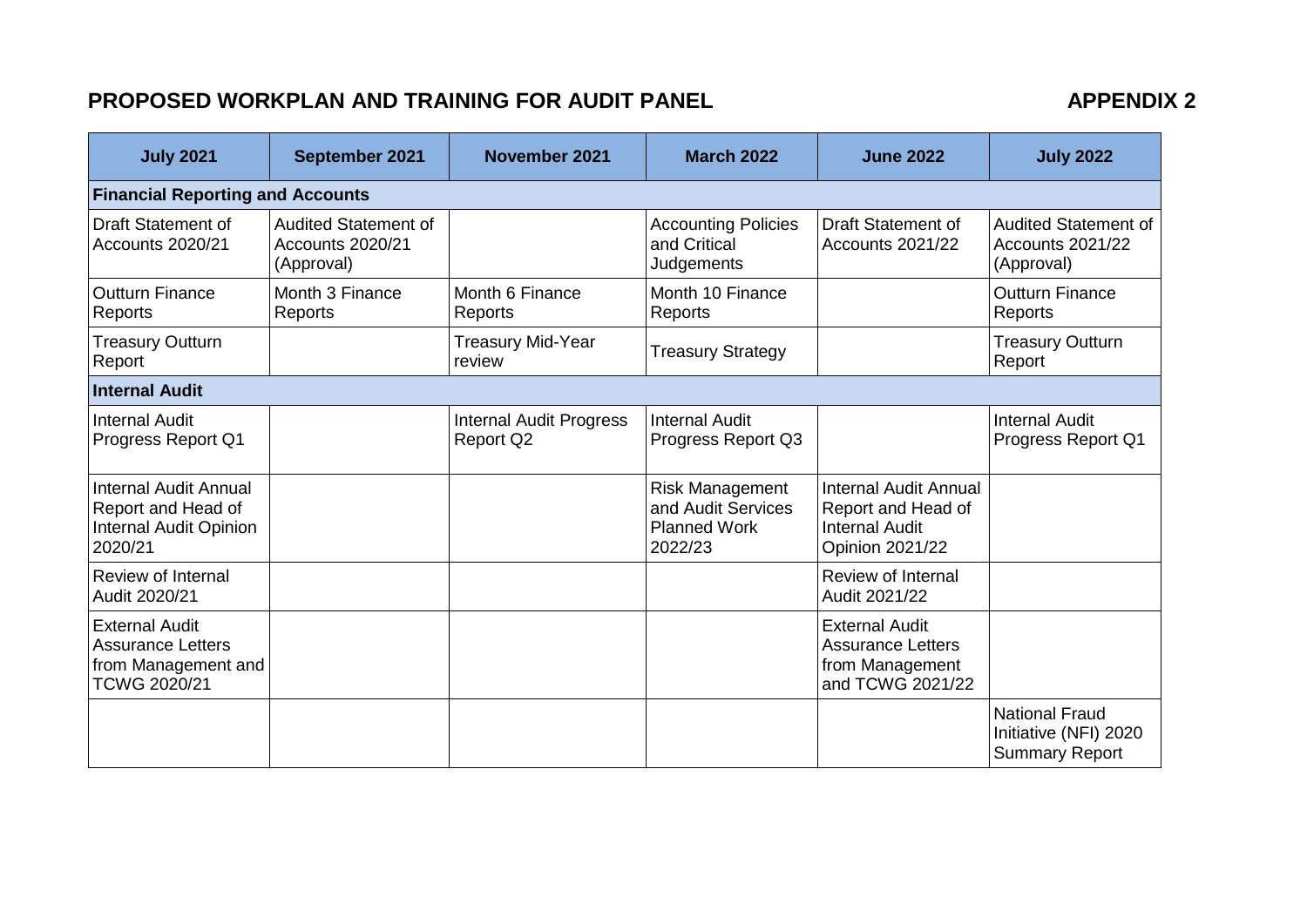| <b>July 2021</b>                                                          | September 2021                                                               | November 2021                                         | <b>March 2022</b>                                                           | <b>June 2022</b>                                | <b>July 2022</b>                                                             |
|---------------------------------------------------------------------------|------------------------------------------------------------------------------|-------------------------------------------------------|-----------------------------------------------------------------------------|-------------------------------------------------|------------------------------------------------------------------------------|
|                                                                           | <b>NAFN Data and</b><br><b>Intelligence Services</b><br><b>Annual Report</b> |                                                       |                                                                             |                                                 | <b>NAFN Data and</b><br><b>Intelligence Services</b><br><b>Annual Report</b> |
|                                                                           |                                                                              |                                                       | <b>CIPFA Fraud and</b><br>Corruption Tracker-<br>Tameside Report<br>2020/21 |                                                 |                                                                              |
| <b>External Audit</b>                                                     |                                                                              |                                                       |                                                                             |                                                 |                                                                              |
| <b>TMBC Annual Audit</b><br>Letter 2019/20                                | <b>Audit Findings Report</b><br>(ISA260)                                     | <b>Annual Audit Letter</b>                            | <b>Audit Strategy</b><br>Memorandums                                        |                                                 | <b>Audit Findings</b><br>Report (ISA260)                                     |
| <b>Tameside MBC Audit</b><br>Strategy<br>Memorandum-<br>20201/21          |                                                                              |                                                       |                                                                             |                                                 |                                                                              |
| <b>GM Pension Fund</b><br><b>Audit Strategy</b><br>Memorandum-<br>2020/21 |                                                                              |                                                       |                                                                             |                                                 |                                                                              |
| <b>Risk Management</b>                                                    |                                                                              |                                                       |                                                                             |                                                 |                                                                              |
| <b>Corporate Risk</b><br><b>Register Review</b>                           |                                                                              | <b>Corporate Risk Register</b><br><b>Review</b>       | <b>Corporate Risk</b><br><b>Register Review</b>                             | <b>Corporate Risk</b><br><b>Register Review</b> |                                                                              |
| <b>Risk Management</b><br>Policy and Strategy<br>2021 - 2023              |                                                                              |                                                       |                                                                             | <b>Risk Management</b><br>Report                |                                                                              |
| Information<br>Governance Update<br>Report                                | Information<br>Governance Update<br>Report                                   | <b>Information Governance</b><br><b>Update Report</b> | Information<br>Governance Update<br>Report                                  |                                                 | Information<br>Governance Update<br>Report                                   |
| <b>Internal Control and Governance Environment</b>                        |                                                                              |                                                       |                                                                             |                                                 |                                                                              |